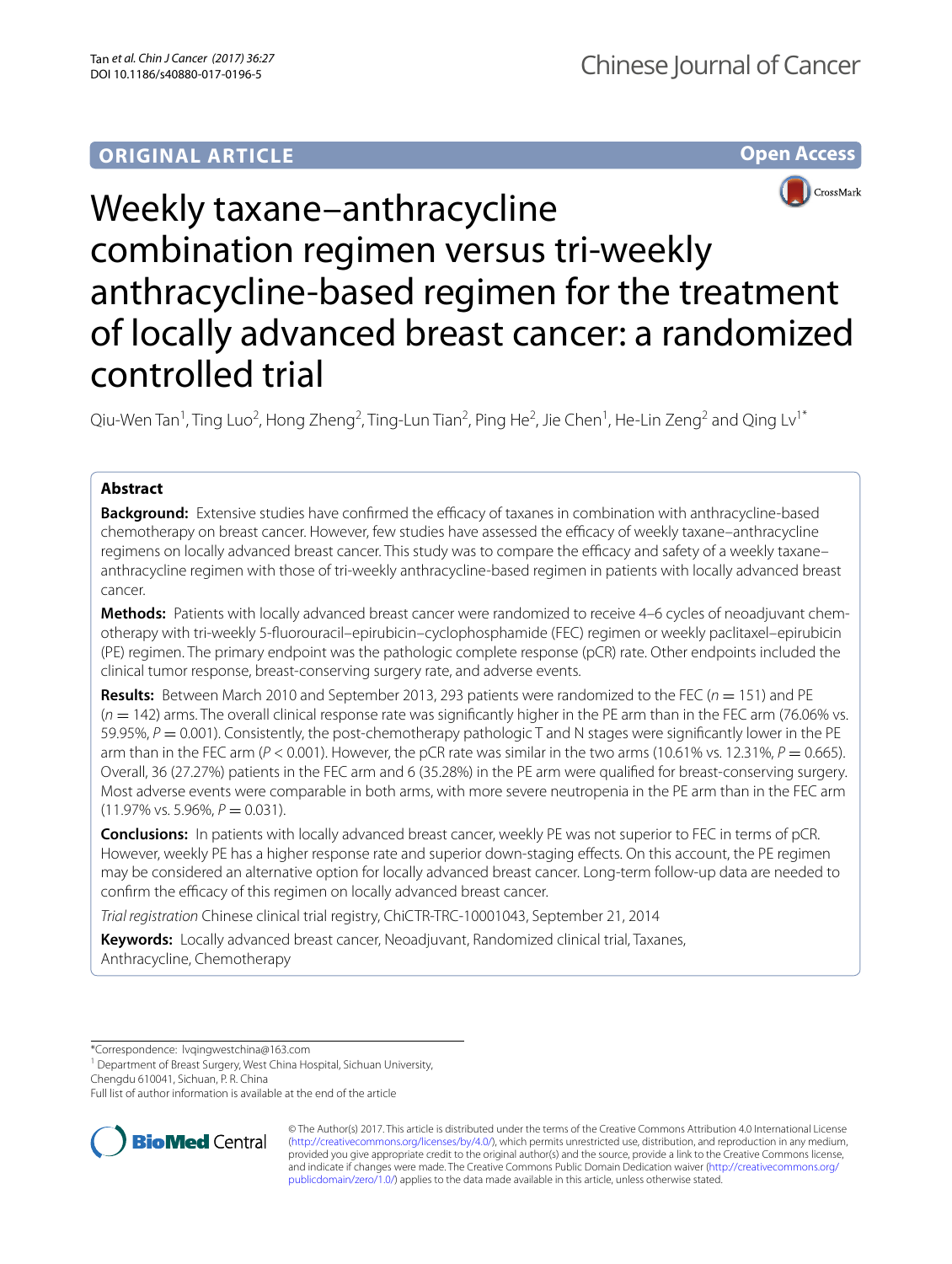#### **Background**

Locally advanced breast cancer is a heterogeneous entity that includes advanced primary tumors, extensive nodal involvement, and inflammatory breast cancer [[1,](#page-6-0) [2](#page-6-1)]. Despite the progress in understanding tumor biology and the development of targeted therapy, locally advanced breast cancer remains a major clinical challenge with an unfavorable prognosis [[1](#page-6-0)]. Neoadjuvant chemotherapy (NACT) is a standard treatment of locally advanced breast cancer [[3,](#page-6-2) [4](#page-6-3)]. Women who achieved a pathologic complete response (pCR) during NACT had prolonged survival compared with those who did not achieved pCR [[5\]](#page-6-4).

Anthracycline-based regimens are the most effective chemotherapy for breast cancer [[6\]](#page-6-5). Anthracycline-based regimens, such as tri-weekly 5-fluorouracil–epirubicin– cyclophosphamide (FEC) regimen, is widely recommend by guidelines and used in clinical practice. The addition of taxanes to anthracycline-based regimens has been shown to enhance antitumor activity with increased pCR and breast-conserving surgery (BCS) rate as well as prolonged survival [\[7](#page-6-6), [8](#page-6-7)]. In addition, the Eastern Cooperative Oncology Group (ECOG) 1199 trial demonstrated a significant disease-free survival benefit of weekly paclitaxel [[9,](#page-7-0) [10](#page-7-1)]. Theoretically, the ideal chemotherapy regimen should be safe, effective, and simple. For these reasons, weekly paclitaxel–epirubicin (PE) regimen is attractive. In addition, considering the mild myelosuppressive effect of paclitaxel, weekly PE could be a convenient outpatient chemotherapy regimen.

Till now, extensive studies have evaluated the therapeutic value of taxanes in combination with anthracycline-based chemotherapy in breast cancer; however, limited data are available to evaluate its efficacy on locally advanced breast cancer, especially in Chinese women. In this prospective randomized controlled trial, we compared the safety and efficacy of a weekly PE regimen with those of the tri-weekly FEC regimen in Chinese women with locally advanced breast cancer.

#### **Patients and methods**

#### **Participant enrollment**

This prospective randomized controlled trial was approved by the Ethics Committee of West China Hospital of Sichuan University. Written informed consent was obtained from all participants. The study was registered with the Chinese Clinical Trial Register on September 21, 2014 (Registration number: ChiCTR-TRC-10001043).

Women aged 18–70 years old with locally advanced breast cancer confirmed by core needle biopsy were eligible for our study. Locally advanced breast cancer was classified as clinical stage IIB or III according to the American Joint Committee on Cancer staging system. Before randomization, baseline chest radiography, abdominal computed tomography (CT) or magnetic resonance imaging, and bone scintigraphy were performed to exclude distant metastases. Other eligibility criteria were an ECOG performance status of 0–1; normal cardiac function; no history or evidence of abnormal hematologic, renal, or hepatic function; and no history of other neoplasm (except non-melanoma skin cancer or curatively treated carcinoma in situ of the cervix).

Patients were excluded if they were pregnant; had received prior breast cancer surgery or systemic therapy; had uncontrolled concurrent illness such as serious viral, bacterial, or fungal infections, peptic ulcers or diabetes, or autoimmune diseases; had a history of severe hypersensitivity reactions to chemotherapeutic regimens; or had any other illness deemed by the physician to affect chemotherapy tolerability.

#### **Treatment**

With simple randomization, the participants were randomly assigned to the PE arm or the FEC arm. In the PE arm, intravenous infusion of epirubicin  $30-40$  mg/m<sup>2</sup> and paclitaxel  $70-80$  mg/m<sup>2</sup> were administered concurrently on days 1, 8, and 15 of every 4-week cycle. In the FEC arm, intravenous infusion of 5-fluorouracil 500 mg/  $m<sup>2</sup>$ , epirubicin 100 mg/m<sup>2</sup>, and cyclophosphamide 500 mg/m<sup>2</sup> were administered on day 1 of every 3-week cycle. Antimimetic drugs were administered prophylactically 30 min before the chemotherapeutic regimen was administered. During NACT, granulocyte colony-stimulating factor (G-CSF) support was required if the neutrocyte count dropped to  $< 1.0 \times 10^9$ /L.

Surgery was undertaken within 1–2 weeks of NACT completion. According to the tumor characteristics and patient preference, women underwent BCS or mastectomy. Those considered eligible for BCS had a single tumor <3 cm in diameter, with the distance between the tumor edge and nipple being  $\geq$ 3 cm, had no diffuse lesion or skin involvement, and were not contraindicated for radiotherapy. All patients who underwent BCS also underwent postoperative radiotherapy. All these patients underwent axillary lymph node dissection for nodal assessment.

All study visits were completed at the Breast Cancer Center of West China Hospital. At the beginning of each cycle, history taking, physical examination, and hematologic assessment were conducted to evaluate safety. The NACT schedule was delayed if the left ventricle ejection fraction (LVEF) decreased by 15% or if the patient showed symptoms of congestive heart failure, a severe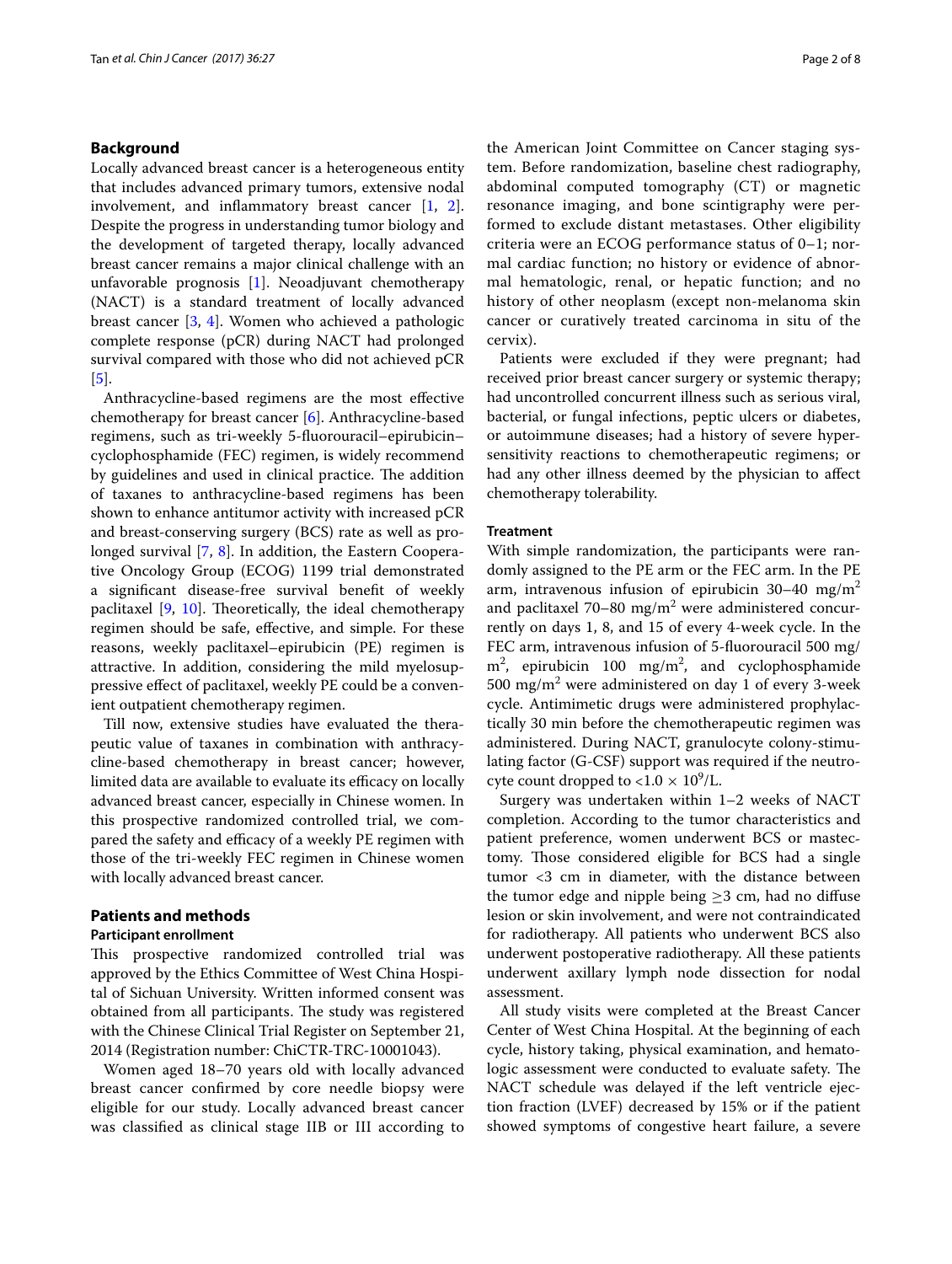hypersensitive reaction, or other adverse events during treatment. In the PE arm, if the patients had severe neutropenia (neutrophil count < $1.0 \times 10^9$ /L), febrile neutropenia (grade 2 and above), or peripheral neuropathy (grade 2 and above), the dose of epirubicin and paclitaxel was reduced by 15%.

Participants were withdrawn if they had disease progression or developed severe adverse events (e.g., grade 3 or 4 non-hematologic toxicity), or at their request.

#### **Efficacy assessments**

Physical examination and imaging data (ultrasonography for tumor response assessment and CT scan for metastasis monitoring) were carefully recorded for clinical assessments before treatment, every two cycles during NACT, and before surgery. The tumor response was assessed by experienced oncologists and was classified as clinical complete response (cCR), partial response (cPR), stable disease (cSD), or progressive disease (cPD). In particular, the clinical tumor response was defined as the achievement of cCR and cPR. Any controversy was solved by discussion with a third oncologist. Tumor responses were used to dictate management strategies. Those showing a cCR, defined as the disappearance of the breast tumor and enlarged nodes on clinical assessments, could undergo surgery. Those showing a cPR, defined as a reduction of  $\geq$ 30% in the three largest perpendicular tumor diameters, could complete at least four NACT cycles and then undergo surgery. Those with cSD, defined as a tumor reduction of <30%, or those with cPD, defined as an increase of  $\geq$ 20% in the target tumor diameter or the emergence of a new tumor, could switch NACT regimens or undergo surgery as desired.

Postoperative pathologic assessments were conducted by pathologists at the Pathology Department of West China Hospital. A pCR was defined as the complete disappearance of the invasive tumor in the breast and lymph nodes. Residual ductal carcinoma in situ (DCIS) alone was also classified as pCR. Before the assessments and data analysis, the two groups were renamed as group 1 or 2 without detailed information on the NACT provided. Therefore, the surgeons who assessed the suitability for BCS, the pathologists who assessed the postoperative specimens, and the statisticians who performed the analysis were all blinded.

#### **Safety assessments**

All adverse events were recorded and graded according to the National Cancer Institute Common Toxicity Criteria (version 2.0). All women who underwent at least 1 cycle of chemotherapy were included in the safety analysis. Only grade 3–4 adverse events were analyzed.

#### **Statistical analyses**

The sample size was estimated to detect a pCR rate difference of 25% for the PE arm and 10% for the FEC arm. The assumed dropout rate was 10%. A sample size of 218 participants was sufficient to provide an 80% power to detect a pCR improvement of 15% in each arm with a type I error rate of 0.05.

All data were analyzed based on the intent-to-treat principle at randomization. Descriptive data were used to analyze patient characteristics. Quantitative data were compared using an independent sample *t* test, and qualitative data were compared using the Chi square test. Ranked data were compared using a non-parametric test. Statistical tests were considered significant with a twosided *P* value of <0.05. All data were analyzed using SPSS version 16.0 (SPSS Inc., Chicago, IL, USA).

#### **Results**

#### **Patient characteristics**

The results of randomization and treatment assignment are shown in Fig. [1](#page-3-0). Between March 2010 and September 2013, 300 patients were enrolled, but 7 of them withdrew prior to treatment. Of the remaining 293 patients, 151 were assigned to the FEC arm, and 142 were assigned to the PE arm. The baseline patient characteristics of the two groups were evenly matched and are shown in Table [1](#page-4-0). The median ages were 47 (range 27–69) years for the FEC arm and 47 (range 24–68) years for the PE arm. During chemotherapy, 16 patients (10 in the FEC arm and 6 in the PE arm) had declined further treatment; 15 (9 in the FEC arm and 6 in the PE arm) were lost to follow-up; and 34 (22 in the FEC arm and 12 in the PE arm) had switched chemotherapy regimens due to unsatisfactory outcomes or toxicities.

#### **Clinical response**

During chemotherapy, three assessments were performed to grade the clinical response to these two regimens (Table [2\)](#page-4-1). The results of the last assessment for individual participants are shown in Fig. [2](#page-4-2). The clinical response rates were significantly higher in the PE arm than in the FEC arm (76.55% vs. 56.95%,  $P = 0.001$ ). Those in the PE arm achieved higher cPR and lower cSD rates than those in the FEC arm (cPR rate: 70.92% vs. 54.30%,  $P = 0.006$ ; cSD rate: 14.79% vs. 30.46% *P* = 0.002). Two patients in the PE arm developed distant metastasis after 4 cycles of NACT.

For each participant, the tumor was restaged at the last assessment. As shown in Table [3](#page-5-0), both regimens exhibited excellent down-staging effects (both *P* < 0.001), with the PE regimen exhibiting a superior down-staging effect compared with the FEC regimen ( $P = 0.026$ ).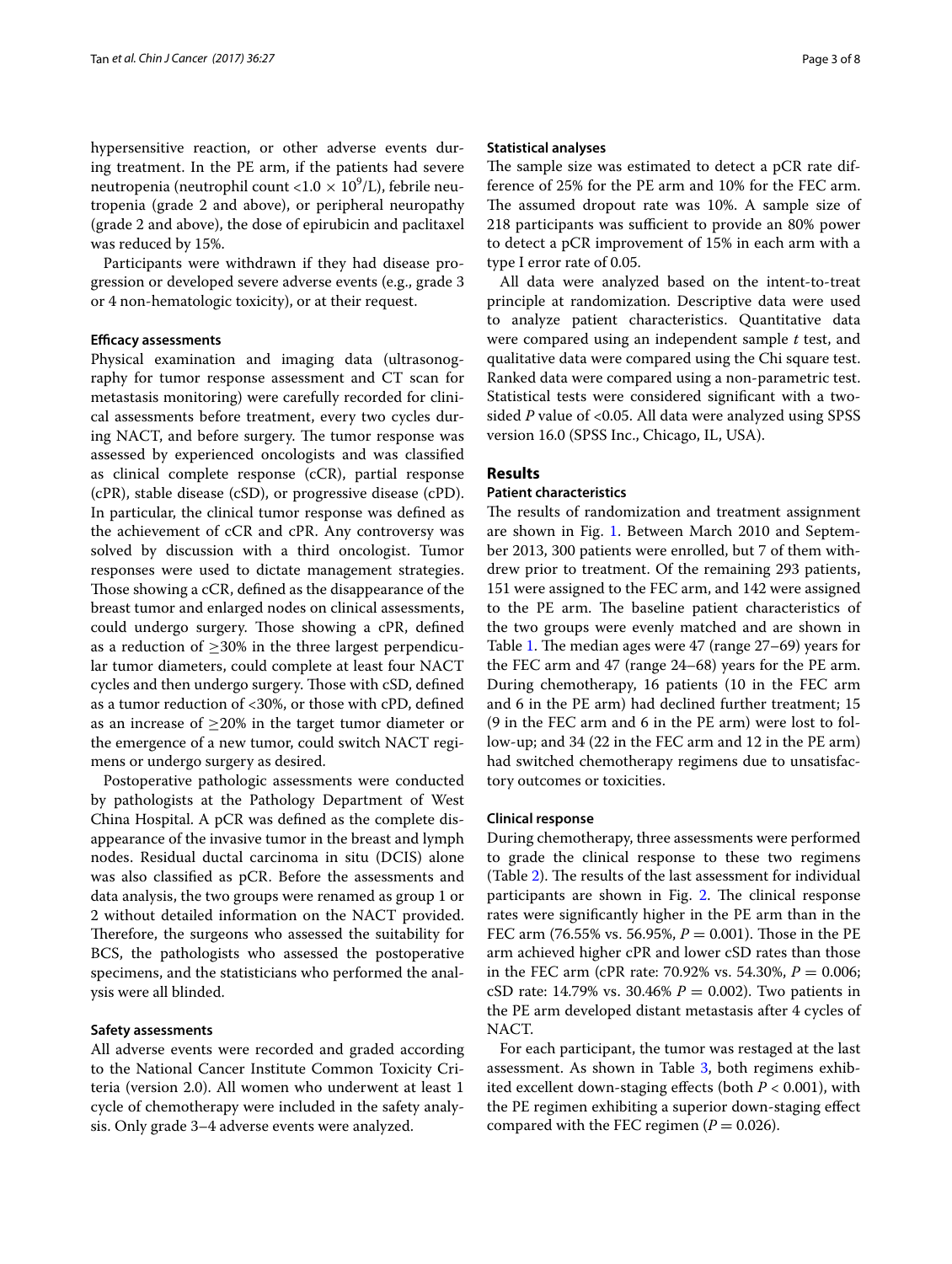

#### <span id="page-3-0"></span>**Surgery and pathologic response**

Among the 293 patients, 262 underwent surgery (132 in the FEC arm and 130 in the PE arm). Among them, 219 patients (114 in the FEC arm and 105 in the PE arm) had completed at least 4 cycles of NACT; 33 (22 in the FEC arm and 11 in the PE arm) had switched chemotherapy regimens.

Surgery information is shown in Table [4](#page-5-1). No significant difference was observed in the BCS rate. Theoretically, 36 (27.27%) patients in the FEC arm and 6 (35.38%) in the PE arm were candidates for BCS ( $P = 0.157$ ). However, only 3 (2.27%) in the FEC arm and 4 (3.08%) in the PE arm underwent BCS  $(P = 0.721)$ .

For pathologic response assessments, all the 262 patients were included in the intention-to-treat analysis. Postoperative pathologic staging indicated that the weekly PE regimen significantly alleviated tumor burden in patients with locally advanced breast cancer as compared with the tri-weekly FEC regimen  $(P = 0.001)$ (Table [5\)](#page-6-8). However, no significant differences between the FEC and PE arms were observed in the overall pCR (pCR in both the breast and lymph nodes) rates (10.61% vs. 12.31%,  $P = 0.665$ ), the breast pCR rates (13.64% vs. 16.92%,  $P = 0.460$ , or regional lymph node pCR rates  $(34.85\% \text{ vs. } 39.23\%, P = 0.463).$ 

#### **Safety**

For the safety analysis, we evaluated only grade 3–4 adverse events, which are listed in Table [6](#page-6-9). Both the FEC and PE regimens were well tolerated, and all adverse events were manageable. The frequency of neutropenia was higher in the PE arm than in the FEC arm  $(P = 0.031)$ . Four patients  $(2 \text{ in each arm})$ had grade 4 neutropenia and were treated by repeated G-CSF administration. Three patients (2 in the FEC arm and 1 in the PE arms) had liver damage and required breast cancer surgery after 3 or 4 cycles of NACT. One patient had grade 4 bone marrow suppression after 1 cycle of PE and thus switched to the FEC regimen. There were no cardiac events or treatmentrelated deaths during the study period. Other adverse events were mild and slightly affected patient quality of life during NACT.

#### **Discussion**

Our results showed that the weekly PE regimen was not superior to the tri-weekly FEC regimen in treating locally advanced breast cancer in terms of pCR. However, in the NACT setting, the weekly PE regimen showed significant value in the clinical tumor response and down-staging effect.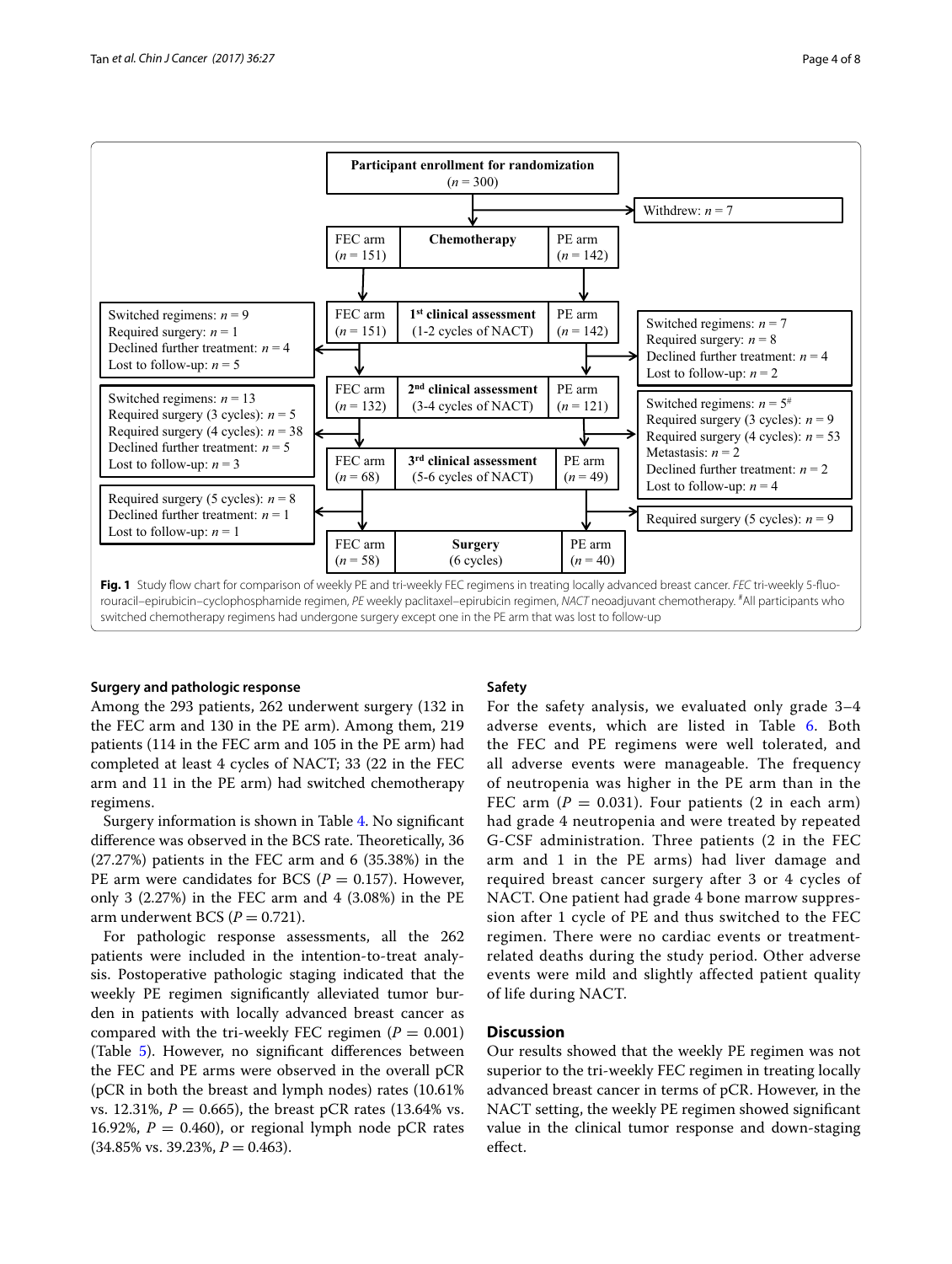| Characteristic        | <b>FEC arm</b><br>[cases $(\%)$ ] | PE arm<br>[cases (%)] | <b>P</b> value |
|-----------------------|-----------------------------------|-----------------------|----------------|
| Total                 | 151                               | 142                   |                |
| Age (years)           |                                   |                       | 0.430          |
| < 35                  | 5(3.31)                           | 8(5.63)               |                |
| >35                   | 146 (96.69)                       | 134 (94.37)           |                |
| Menopausal status     |                                   |                       | 0.263          |
| Premenopausal         | 31 (20.53)                        | 22 (15.49)            |                |
| Postmenopausal        | 120 (79.47)                       | 120 (84.51)           |                |
| Clinical tumor stage  |                                   |                       | 0.075          |
| T <sub>2</sub>        | 106 (70.20)                       | 86 (60.56)            |                |
| T <sub>3</sub>        | 43 (28.48)                        | 52 (36.62)            |                |
| <b>T4</b>             | 2(1.32)                           | 4(2.82)               |                |
| Clinical nodal status |                                   |                       | 0.497          |
| Involved              | 130 (86.09)                       | 126 (88.73)           |                |
| Not involved          | 21 (13.91)                        | 16 (11.27)            |                |
| ER/PR status          |                                   |                       | 0.533          |
| Positive              | 96 (63.58)                        | 89 (62.68)            |                |
| Negative              | 47 (31.13)                        | 52 (36.62)            |                |
| Missing               | 8(5.30)                           | 1(0.70)               |                |
| HER2 (IHC staining)   |                                   |                       | 0.189          |
| $0/1 +$               | 64 (42.38)                        | 66 (46.48)            |                |
| $2+$                  | 31 (20.53)                        | 26 (18.31)            |                |
| $3+$                  | 45 (29.80)                        | 47 (33.10)            |                |
| Missing               | 11 (7.28)                         | 3(2.11)               |                |

<span id="page-4-0"></span>**Table 1 Baseline characteristics of all enrolled patients with locally advanced breast cancer**

*PE* weekly paclitaxel–epirubicin regimen, *FEC* tri-weekly 5-fluorouracil– epirubicin–cyclophosphamide regimen, *ER* estrogen receptor, *PR* progesterone receptor, *HER2* epidermal growth factor receptor-2, *IHC* immunohistochemistry

<span id="page-4-1"></span>**Table 2 Clinical responses of patients with locally advanced breast cancer to neoadjuvant chemotherapy (FEC regimen vs. PE regimen) during each assessments**

| Group      | <b>First assessment</b><br>[cases (%)] | Second assessment<br>[cases (%)] | <b>Third assessment</b><br>[cases (%)] |
|------------|----------------------------------------|----------------------------------|----------------------------------------|
| FEC arm    | 151                                    | 132                              | 68                                     |
| CCR        | 0(0.00)                                | 1(0.76)                          | 3(4.41)                                |
| <b>CPR</b> | 70 (46.36)                             | 76 (57.58)                       | 51 (75.00)                             |
| cSD        | 67(44.37)                              | 45 (34.09)                       | 13 (19.12)                             |
| cPD        | 6(3.97)                                | 7(5.30)                          | 1(1.47)                                |
| Missing    | 8(5.30)                                | 3(2.27)                          | 0(1.47)                                |
| PF arm     | 142                                    | 121                              | 49                                     |
| CCR        | 1(0.70)                                | 6 (4.96)                         | 5(10.20)                               |
| CPR        | 97 (68.31)                             | 92 (76.03)                       | 41 (83.67)                             |
| cSD        | 35 (24.65)                             | 20 (16.53)                       | 2(4.08)                                |
| cPD        | 3(2.11)                                | 3(2.48)                          | 1(2.04)                                |
| Missing    | 6 (4.23)                               | 0(0.00)                          | 0(0.00)                                |

*FEC* tri-weekly 5-fluorouracil–epirubicin–cyclophosphamide regimen, *PE* weekly paclitaxel–epirubicin regimen, *cCR* clinical complete response, *cPR* clinical partial response, *cSD* clinical stable disease, *cPD* clinical progressive disease



<span id="page-4-2"></span>In China, delayed detection and a lack of awareness of breast cancer have led to a high prevalence of locally advanced breast cancer at the initial diagnosis [\[11](#page-7-2), [12](#page-7-3)]. Locally advanced breast cancer with large tumor lesions and more node involvement is related with a lower pCR rate as compared with early stage or operable breast cancer  $[13, 14]$  $[13, 14]$  $[13, 14]$  $[13, 14]$  $[13, 14]$ . In the present study, the overall pCR rate (12.31%) in the PE arm was comparable to those reported previously for taxane–anthracycline-based regimens (13.3%–18%) [[15](#page-7-6), [16\]](#page-7-7). Specifically, the results were similar to those of the ABCSG-14 trial, which administered 6 cycles of epirubicin  $75 \text{ mg/m}^2$  plus docetaxel 75  $mg/m^2$ , resulting in overall and breast pCR rates of 15.9% and 18.6%, respectively [\[17](#page-7-8)]. However, the ABCSG-14 trial included patients with diseases at any tumor stage, whereas the present study focused on those with locally advanced breast cancer who may have a poorer prognosis. Additionally, the predominant population in the present study was positive for hormone receptor, which was a predictive factor for a low response to NACT [\[18](#page-7-9), [19\]](#page-7-10).

In the present study, the pCR rate was higher in the PE arm than in the FEC arm, although the difference was not significant. However, we must note that more patients in the FEC arm switched regimens during the study than those in the PE arm (22 vs. 12). When performing the intention-to-treat analysis, the high regimen switch rate in the FEC arm was a confounder and an indirect indicator of poor disease control.

Although our findings do not support that the weekly PE regimen is superior than the tri-weekly FEC regimen in terms of the pCR rate, the PE regimen elicited a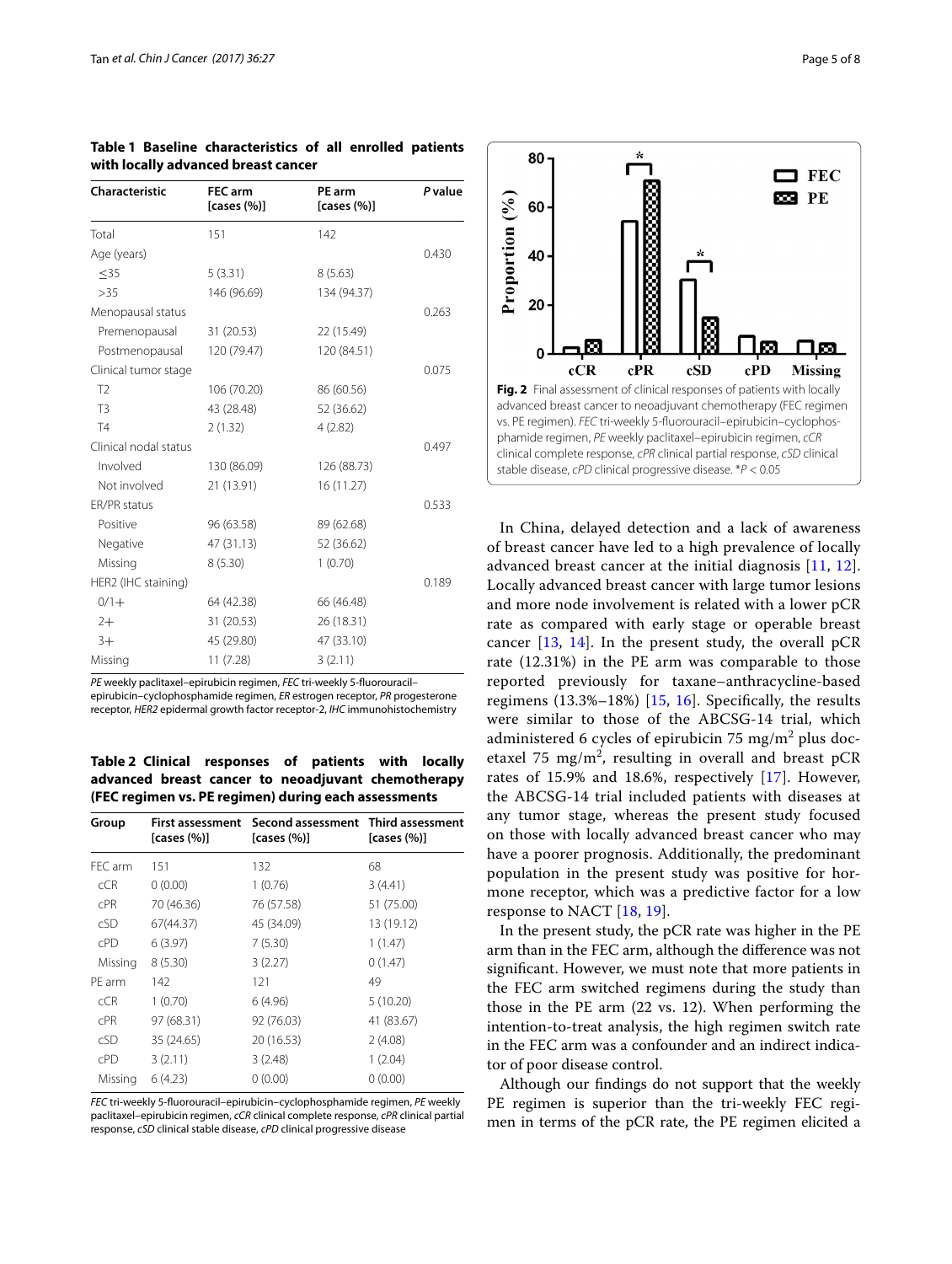superior tumor response and down-staging effect in terms of the clinical and pathologic evaluations. Our results suggest that the weekly PE regimen can improve disease control and reduce the extent of surgical resection.

The increased chance of BCS is an important benefit of NACT. However, BCS might be difficult for women with locally advanced breast cancer, especially Chinese women. In the present study, the theoretical BCS rates were 27.27% in the FEC arm and 35.38% in the PE arm, which were lower than that reported by Amat et al. (overall BCS rate of 72.37%) [[20\]](#page-7-11). These disparities could be caused by the inclusion of women with breast cancer at different stages in their study. The relatively small breast volume in Chinese women may also contribute to this phenomenon. In the present study, many patients who were qualified for BCS declined the surgery. Different attitudes towards breast cancer in eastern and western countries may explain the lower acceptance rate of BCS among Chinese women. In addition, the economic burden of postoperative radiotherapy and long-term follow-up might contribute to the preference of mastectomy over BCS [\[21](#page-7-12)[–23](#page-7-13)].

In the present study, the adverse events were comparable in both arms, with more severe neutropenia in the PE arm, which could be successfully treated using G-CSF in our study and other studies [\[24](#page-7-14), [25\]](#page-7-15).

There are some limitations in the present study. Most epidermal growth factor receptor-2 (HER2) positive patients in our study could not afford HER2 targeting therapy and refused further HER2 status testing. With this lack of data, we could not carry out subgroup analyses to identify any subpopulation that was more likely to benefit from the weekly PE regimen. Because there were no significant differences in terms of the pCR rate at the time of surgery, long-term follow-up data will be reported to further assess the efficacy of the weekly PE regimen on locally advanced breast cancer.

<span id="page-5-0"></span>

|  |  | Table 3 Clinical down-staging effects of the FEC and PE regimens on locally advanced breast cancer |
|--|--|----------------------------------------------------------------------------------------------------|
|  |  |                                                                                                    |

| T stage        |             | FEC arm [cases (%)] |                   | PE arm [cases (%)] |                 | P value           |
|----------------|-------------|---------------------|-------------------|--------------------|-----------------|-------------------|
|                |             | <b>Baseline</b>     | <b>After NACT</b> |                    | <b>Baseline</b> | <b>After NACT</b> |
| Total          | 151         | 151                 | < 0.001           | 142                | 142             | < 0.001           |
| 0              | 0(0.00)     | 5(3.31)             |                   | 0(0.00)            | 12 (8.45)       |                   |
|                | 0(0.00)     | 46 (30.46)          |                   | 0(0.00)            | 62 (43.66)      |                   |
| 2              | 106 (70.20) | 77 (50.99)          |                   | 86 (60.65)         | 55 (38.73)      |                   |
| 3              | 43 (28.48)  | 9(6.62)             |                   | 52 (36.62)         | 5(3.52)         |                   |
| $\overline{4}$ | 2(1.32)     | 5(2.65)             |                   | 4(2.82)            | 2(1.41)         |                   |
| Missing        | 0(0.00)     | $9^a(5.96)$         |                   | 0(0.00)            | $6^b$ (4.23)    |                   |

*FEC* tri-weekly 5-fluorouracil–epirubicin–cyclophosphamide regimen, *PE* weekly paclitaxel–epirubicin regimen

a Of the 9 patients, 2 had migrated to other cities and were not restaged, 5 declined further treatment and were not restaged, and 2 were lost to follow-up

b Of the 6 patients, 5 declined further treatment and were not restaged, and 1 was lost to follow-up

<span id="page-5-1"></span>

|  |  |  | Table 4 Surgical breast and lymph node management for the FEC and PE arms |
|--|--|--|---------------------------------------------------------------------------|
|  |  |  |                                                                           |

| Surgery type                                     | FEC arm [cases (%)] | PE arm [cases (%)] | P value |
|--------------------------------------------------|---------------------|--------------------|---------|
| Total                                            | 132                 | 130                |         |
| The breast                                       |                     |                    | 0.456   |
| Breast-conserving surgery                        | 3(2.27)             | 4(3.08)            |         |
| Mastectomy                                       | 75 (56.82)          | 66 (50.77)         |         |
| Modified radical mastectomy                      | 54 (40.91)          | 60 (46.15)         |         |
| Lymph nodes                                      |                     |                    | 0.633   |
| No surgery <sup>a</sup>                          | 0(0.00)             | 1(0.77)            |         |
| SLNB <sup>a</sup>                                | 1(0.76)             | 2(1.54)            |         |
| Level I-II node dissection                       | 28 (21.21)          | 21(16.15)          |         |
| Level I-III node dissection                      | 86 (65.15)          | 89 (68.46)         |         |
| Level $I=III + superaclavicular node dissection$ | 17 (12.88)          | 17 (13.08)         |         |

*FEC* tri-weekly 5-fluorouracil–epirubicin–cyclophosphamide regimen, *PE* weekly paclitaxel–epirubicin regimen, *SLNB* sentinel lymph node biopsy

<sup>a</sup> Required by participants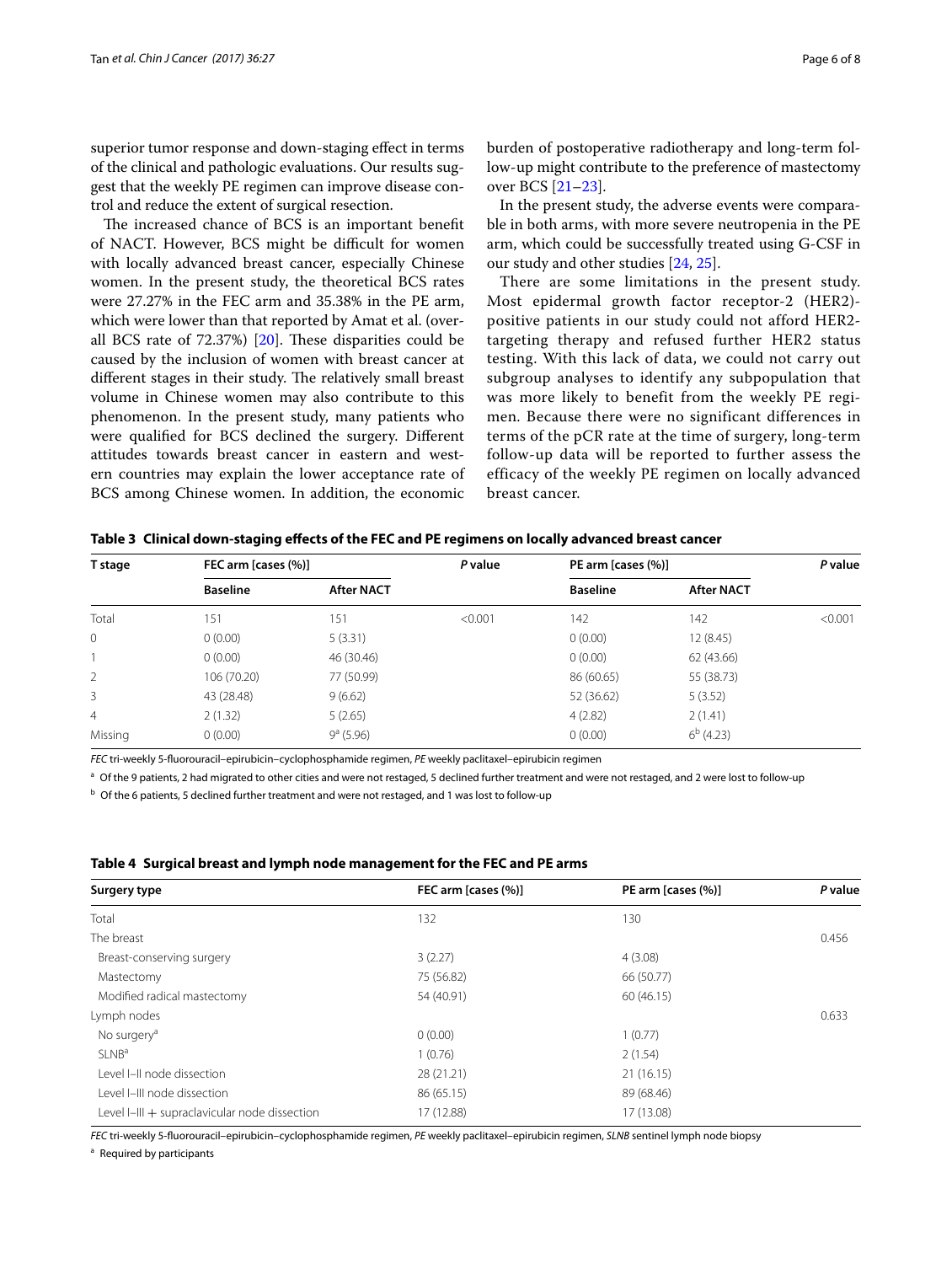#### <span id="page-6-8"></span>**Table 5 Postoperative pathologic staging in patients who underwent surgery**

| Pathologic stage | FEC arm [cases (%)] PE arm [cases (%)] P value |            |       |
|------------------|------------------------------------------------|------------|-------|
| Total            | 132                                            | 130        |       |
| pT stage         |                                                |            | 0.001 |
| 0                | 11(8.33)                                       | 15 (11.53) |       |
| <b>DCIS</b>      | 7(5.30)                                        | 7(5.38)    |       |
| 1                | 40 (30.30)                                     | 62 (47.69) |       |
| 2                | 57 (43.18)                                     | 41 (31.54) |       |
| 3                | 2(1.52)                                        | 2(1.54)    |       |
| $\overline{4}$   | 15 (11.36)                                     | 3(2.31)    |       |
| pN stage         |                                                |            | 0.001 |
| 0                | 46 (34.85)                                     | 51 (39.23) |       |
| 1                | 39 (29.55)                                     | 39 (30.00) |       |
| $\overline{2}$   | 25 (18.94)                                     | 18 (13.85) |       |
| 3                | 22 (16.67)                                     | 22 (16.92) |       |
|                  |                                                |            |       |

*FEC* tri-weekly 5-fluorouracil–epirubicin–cyclophosphamide regimen, *PE* weekly paclitaxel–epirubicin regimen, *DCIS* ductal carcinoma in situ

#### <span id="page-6-9"></span>**Table 6 Frequency of grade 3–4 adverse events in the FEC and PE arms**

| Adverse event           | FEC arm [cases<br>(%)] | PE arm [cases (%)] | P value |  |
|-------------------------|------------------------|--------------------|---------|--|
| Hematologic             |                        |                    |         |  |
| Neutropenia             | 9(5.96)                | 17 (11.97)         | 0.031   |  |
| Anemia                  | 6(4.00)                | 10 (7.04)          | 0.248   |  |
| Thrombocyto-<br>penia   | 5(3.31)                | 7(4.93)            | 0.485   |  |
| Non-hematologic         |                        |                    |         |  |
| Nausea                  | 4(2.64)                | 4(2.82)            | 0.458   |  |
| Vomiting                | 2(1.32)                | 3(2.11)            | 0.603   |  |
| Diarrhea                | 2(1.32)                | 4(2.82)            | 0.951   |  |
| Constipation            | 3(1.99)                | 4(2.82)            | 0.267   |  |
| Hair loss               | 24 (15.79)             | 28 (19.72)         | 0.583   |  |
| Dermatitis              | 8(5.30)                | 11 (7.75)          | 0.395   |  |
| Febrile                 | 1(0.66)                | 1(0.70)            | 0.965   |  |
| Fatigue                 | 7(4.64)                | 10 (7.04)          | 0.379   |  |
| Hand-foot syn-<br>drome | 6(3.97)                | 5(3.52)            | 0.913   |  |
| Allergy                 | 0(0.00)                | 1(0.70)            | 0.143   |  |

*FEC* tri-weekly 5-fluorouracil–epirubicin–cyclophosphamide regimen, *PE* weekly paclitaxel–epirubicin regimen

#### **Conclusions**

This prospective, randomized study suggests that the weekly PE regimen is not superior to the tri-weekly FEC regimen in treating locally advanced breast cancer in terms of pCR. However, the weekly PE regimen is well tolerated and has a superior clinical tumor response in Chinese women with locally advanced breast cancer.

#### Long-term outcomes are needed to confirm the efficacy of weekly taxanes in combination with an anthracyclinebased regimen.

#### **Authors' contributions**

QL conceived the clinical trial. QL and HZ participated in the design and coordination. QWT, PH, TLT, HLZ contributed to acquisition of data. QWT, TL, QL and JC preformed the statistical analyses and interpretation the outcomes of the study. QWT and QL drafted the manuscript. All authors have read and approved the final manuscript.

#### **Author details**

<sup>1</sup> Department of Breast Surgery, West China Hospital, Sichuan University, Chengdu 610041, Sichuan, P. R. China. <sup>2</sup> Department of Medical Oncology, West China Hospital, Sichuan University, Chengdu 610041, Sichuan, P. R. China.

#### **Acknowledgements**

We are grateful to Pfizer for funding the present study. We also thank the editage for their professional language edition service.

#### **Competing interests**

The authors declare that they have no competing interests.

#### **Consent for publication**

Written informed consent was obtained from all participants.

#### **Funding**

Financial support for the tumour response surveillance portion of this prospective randomized trial was provided by Pfizer (WS388465) and Department of Science and Technology of Sichuan Province (2014SZ0190). However, they both had no role in the study design, data collection, data analysis, or report writing.

#### Received: 23 May 2016 Accepted: 7 December 2016 Published online: 07 March 2017

#### **References**

- <span id="page-6-0"></span>1. Tryfonidis K, Senkus E, Cardoso MJ, Cardoso F. Management of locally advanced breast cancer-perspectives and future directions. Nat Rev Clin Oncol. 2015;12(3):147–62.
- <span id="page-6-1"></span>2. Simos D, Clemons M, Ginsburg OM, Jacobs C. Definition and consequences of locally advanced breast cancer. Curr Opin Support Palliat Care. 2014;8(1):33–8.
- <span id="page-6-2"></span>3. Gianni L, Baselga J, Eiermann W, Porta VG, Semiglazov V, Lluch A, et al. Phase III trial evaluating the addition of paclitaxel to doxorubicin followed by cyclophosphamide, methotrexate, and fluorouracil, as adjuvant or primary systemic therapy: European Cooperative Trial in Operable Breast Cancer. J Clin Oncol. 2009;27(15):2474–81.
- <span id="page-6-3"></span>4. Rastogi P, Anderson SJ, Bear HD, Geyer CE, Kahlenberg MS, Robidoux A, et al. Preoperative chemotherapy: updates of National Surgical Adjuvant Breast and Bowel Project Protocols B-18 and B-27. J Clin Oncol. 2008;26(5):778–85.
- <span id="page-6-4"></span>5. Estevez LG, Gradishar WJ. Evidence-based use of neoadjuvant taxane in operable and inoperable breast cancer. Clin Cancer Res. 2004;10(10):3249–61.
- <span id="page-6-5"></span>6. Early Breast Cancer Trialists' Collaborative Group. Polychemotherapy for early breast cancer: an overview of the randomised trials. Lancet. 1998;352(9132):930–42.
- <span id="page-6-6"></span>7. Mamounas EP, Bryant J, Lembersky B, Fehrenbacher L, Sedlacek SM, Fisher B, et al. Paclitaxel after doxorubicin plus cyclophosphamide as adjuvant chemotherapy for node-positive breast cancer: results from NSABP B-28. J Clin Oncol. 2005;23(16):3686–96.
- <span id="page-6-7"></span>8. Mackey JR, Martin M, Pienkowski T, Rolski J, Guastalla J-P, Sami A, et al. Adjuvant docetaxel, doxorubicin, and cyclophosphamide in node-positive breast cancer: 10-year follow-up of the phase 3 randomised BCIRG 001 trial. Lancet Oncol. 2013;14(1):72–80.